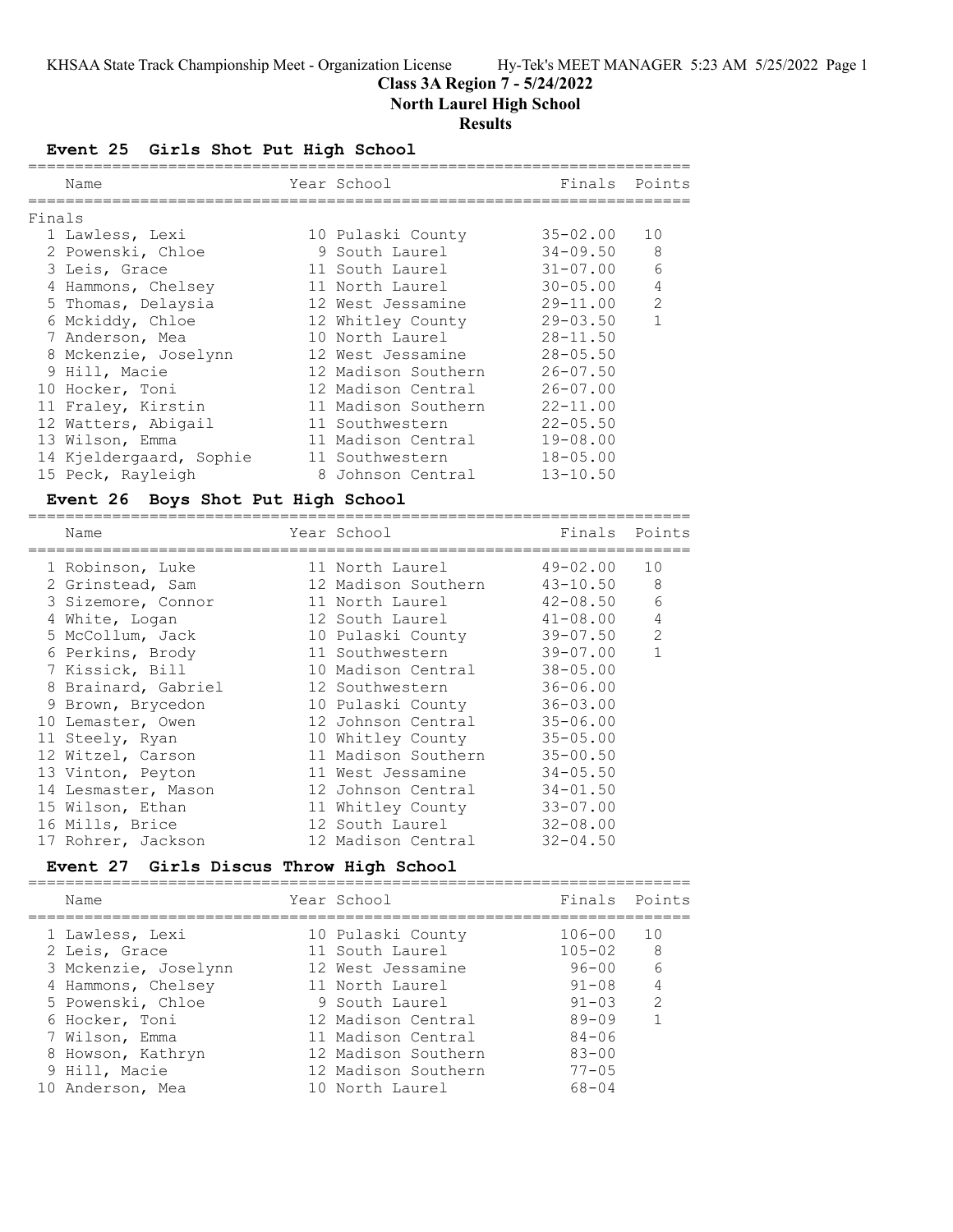### **Class 3A Region 7 - 5/24/2022**

**North Laurel High School**

#### **Results**

### **....Event 27 Girls Discus Throw High School**

| 11 Mckiddy, Chloe       | 12 Whitley County | $59 - 11$ |
|-------------------------|-------------------|-----------|
| 12 Thomas, Delaysia     | 12 West Jessamine | $55 - 02$ |
| 13 Kjeldergaard, Sophie | 11 Southwestern   | $44 - 02$ |
| 14 Peck, Rayleigh       | 8 Johnson Central | $36 - 11$ |
| -- Watters, Abigail     | 11 Southwestern   | FOUL      |

### **Event 28 Boys Discus Throw High School**

=======================================================================

| Name                | Year School         | Finals Points |                |
|---------------------|---------------------|---------------|----------------|
| 1 Brockman, Lane    | 12 Madison Southern | $150 - 01$    | 10             |
| 2 Robinson, Luke    | 11 North Laurel     | 132-00        | 8              |
| 3 Sizemore, Connor  | 11 North Laurel     | $121 - 02$    | 6              |
| 4 Kissick, Bill     | 10 Madison Central  | 119-07        | $\overline{4}$ |
| 5 Williams, Jace    | 12 Madison Southern | 113-02        | 2              |
| 6 Taylor, Mason     | 12 Pulaski County   | $112 - 00$    | $\mathbf{1}$   |
| 7 Samuel, Stephan   | 12 Madison Central  | $97 - 09$     |                |
| 8 Vinton, Peyton    | 11 West Jessamine   | $97 - 06$     |                |
| 9 Kelly, Christian  | 11 Southwestern     | $J97 - 06$    |                |
| 10 Webster, Lincoln | 12 South Laurel     | $92 - 01$     |                |
| 11 Pascarella, Nico | 10 Southwestern     | $91 - 11$     |                |
| 12 Bowery, Blake    | 10 Whitley County   | 89-04         |                |
| 13 Wilson, Ethan    | 11 Whitley County   | $87 - 11$     |                |
| 14 Lemaster, Owen   | 12 Johnson Central  | $84 - 11$     |                |
| 15 White, Logan     | 12 South Laurel     | $78 - 05$     |                |
| 16 Stewart, Gavin   | 10 West Jessamine   | $74 - 11$     |                |
| 17 Brown, Brycedon  | 10 Pulaski County   | $72 - 07$     |                |
| 18 Martinez, Noah   | 12 Johnson Central  | $48 - 05$     |                |

## **Event 29 Girls Long Jump High School**

=======================================================================

| Name                  | Year School         | Finals       | Points         |
|-----------------------|---------------------|--------------|----------------|
| 1 Doyle, Aly          | 9 West Jessamine    | $17 - 06.00$ | 10             |
| 2 Wright, Kaylynn     | 12 Madison Southern | $16 - 04.00$ | - 8            |
| 3 Teater, Ashleigh    | 12 West Jessamine   | $16 - 01.00$ | 6              |
| 4 Bales, Autumn       | 12 South Laurel     | $14 - 06.00$ | $\overline{4}$ |
| 5 Valentine, Hailie   | 12 North Laurel     | $14 - 04.50$ | $\mathcal{L}$  |
| 6 Cupp, Kenzie        | 10 Pulaski County   | $14 - 04.00$ |                |
| 7 Richardson, Aubrey  | 7 Pulaski County    | $12 - 10.25$ |                |
| 8 Patterson, Lydia    | 12 Southwestern     | $12 - 04.00$ |                |
| 9 Nugent, Cali        | 11 Whitley County   | $12 - 02.50$ |                |
| 10 Hill, Kayla        | 9 Madison Southern  | $12 - 00.25$ |                |
| 11 Peterson, Madeline | 10 Southwestern     | $11 - 05.25$ |                |
| 12 Davis, Ashlyn      | 12 South Laurel     | $11 - 05.00$ |                |

### **Event 30 Boys Long Jump High School**

| Name                 | Year School         | Finals Points |    |
|----------------------|---------------------|---------------|----|
| 1 Perkins, Steven    | 12 Madison Southern | $20 - 02.00$  | 10 |
| 2 Williams, Barek    | 11 Pulaski County   | $19 - 05.50$  | -8 |
| 3 Colyer, T.J.       | 11 Pulaski County   | $19 - 00.50$  | 6  |
| 4 Satterwhite, Chase | 9 West Jessamine    | $18 - 03.75$  | 4  |
| 5 Alsip, Donavon     | 10 Whitley County   | $17 - 11.75$  |    |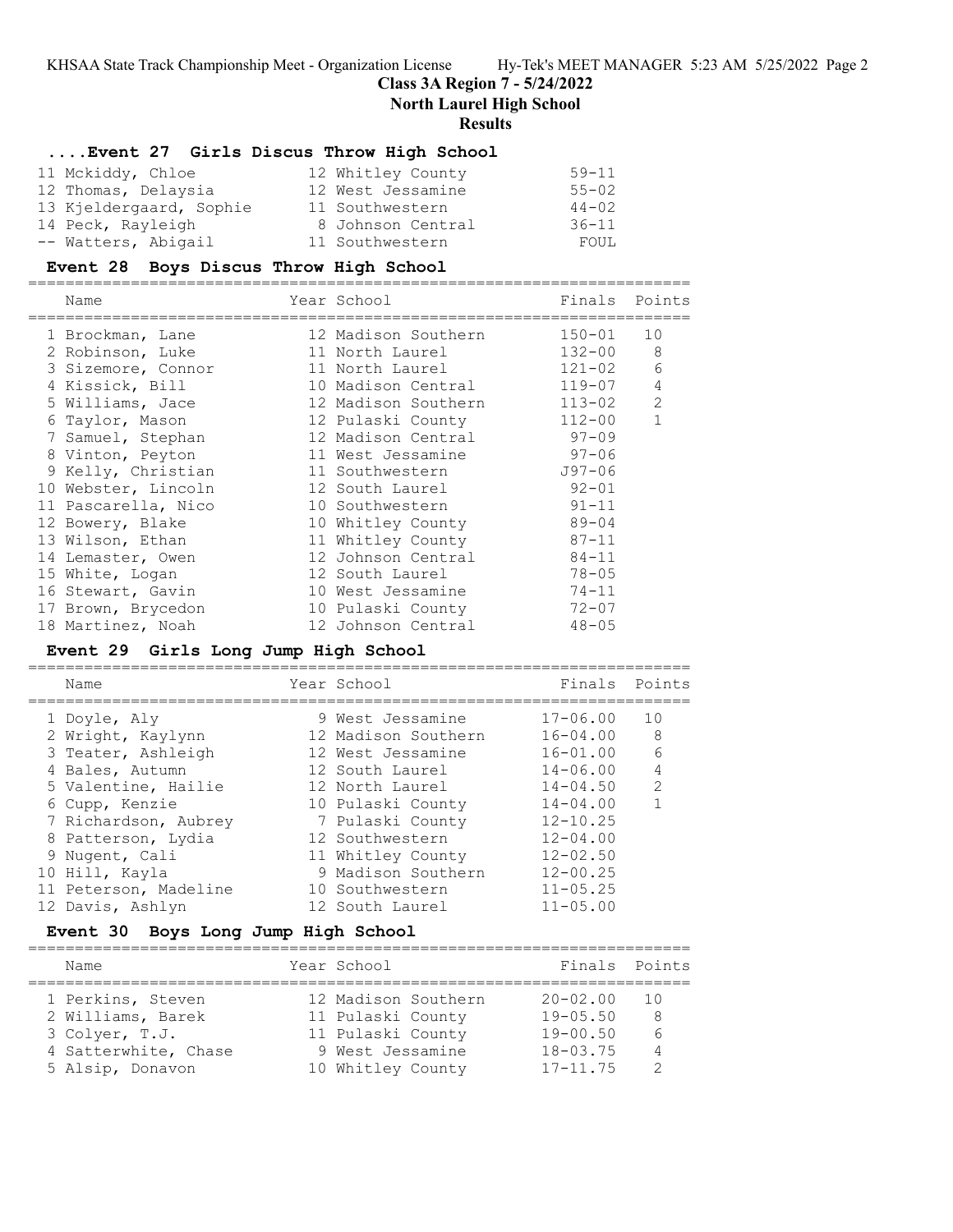**Class 3A Region 7 - 5/24/2022**

**North Laurel High School**

### **Results**

## **....Event 30 Boys Long Jump High School**

| 6 Bisschop, Bradley | 11 Whitley County  | $17 - 02.50$ |
|---------------------|--------------------|--------------|
| 7 Davidson, Ryan    | 11 North Laurel    | $17 - 00.00$ |
| 8 Cole, Jon         | 11 Southwestern    | $16 - 05.00$ |
| 9 Greer, Chris      | 12 South Laurel    | $15 - 09.50$ |
| 10 Steele, Joshua   | 9 South Laurel     | $15 - 07.50$ |
| 11 Clark, Keith     | 12 Madison Central | $14 - 10.75$ |
| 12 Graves, Jamison  | 12 Southwestern    | $14 - 09.50$ |
| -- Wright, Reagan   | 11 Madison Central | FOUL         |

### **Event 31 Girls Triple Jump High School**

| Finals Points       |                                           |
|---------------------|-------------------------------------------|
| $35 - 11.00$<br>10  |                                           |
| $34 - 09.25$<br>- 8 |                                           |
| $32 - 10.50$        |                                           |
| $31 - 10.00$        |                                           |
| $30 - 01.25$        |                                           |
| $29 - 11.75$        |                                           |
| $28 - 11.00$        |                                           |
| $28 - 02.00$        |                                           |
| $26 - 10.00$        |                                           |
| FOUL                |                                           |
|                     | 6<br>$\overline{4}$<br>$\mathcal{L}$<br>1 |

### **Event 32 Boys Triple Jump High School**

| Name                 | Year School         | Finals       | Points         |
|----------------------|---------------------|--------------|----------------|
| 1 Perkins, Steven    | 12 Madison Southern | $39 - 09.00$ | 1 O            |
| 2 Garcia, Alex       | 12 North Laurel     | $39 - 05.50$ | -8             |
| 3 Williams, Barek    | 11 Pulaski County   | $38 - 07.75$ | 6              |
| 4 Robertson, Mathias | 10 West Jessamine   | $38 - 06.25$ | $\overline{4}$ |
| 5 Godby, Chandler    | 11 Pulaski County   | $38 - 05.50$ | $\mathcal{L}$  |
| 6 Kelley, Braeden    | 9 Madison Southern  | $35 - 09.50$ |                |
| 7 Wright, Reagan     | 11 Madison Central  | $34 - 07.50$ |                |
| 8 Oueener, Lucas     | 10 Whitley County   | $34 - 07.00$ |                |
| 9 Bisschop, Bradley  | 11 Whitley County   | $32 - 05.00$ |                |
| 10 Edwards, Jaren    | 8 North Laurel      | $31 - 05.75$ |                |
| 11 Steele, Joshua    | 9 South Laurel      | $31 - 04.50$ |                |
| 12 Samuel, Stephan   | 12 Madison Central  | $29 - 02.25$ |                |

### **Event 33 Girls High Jump High School**

=======================================================================

|  | Name                | Year School         | Finals       | Points        |
|--|---------------------|---------------------|--------------|---------------|
|  | 1 Hodge, Lillian    | 11 West Jessamine   | $5 - 08.00$  | 10            |
|  | 2 Moberly, Kayleigh | 12 Madison Southern | $5 - 00.00$  | 8             |
|  | 3 Wahl, Lisa        | 12 Madison Central  | $4 - 10.00$  | 6             |
|  | 4 Smiddy, Ayden     | 11 Southwestern     | $J4 - 10.00$ | 4             |
|  | 5 Farmer, Anna      | 11 Pulaski County   | $4 - 08.00$  | $\mathcal{L}$ |
|  | 6 Chappell, Belle   | 11 North Laurel     | $J4 - 08.00$ |               |
|  | 7 Patton, Faith     | 10 Madison Southern | $4 - 04.00$  |               |
|  | 7 Murray, Hannah    | 8 Pulaski County    | $4 - 04.00$  |               |
|  | 9 Cox, Emily        | 11 South Laurel     | $4 - 00.00$  |               |
|  | 10 Aslinger, Kaylee | 12 Whitley County   | $J4 - 00.00$ |               |
|  |                     |                     |              |               |